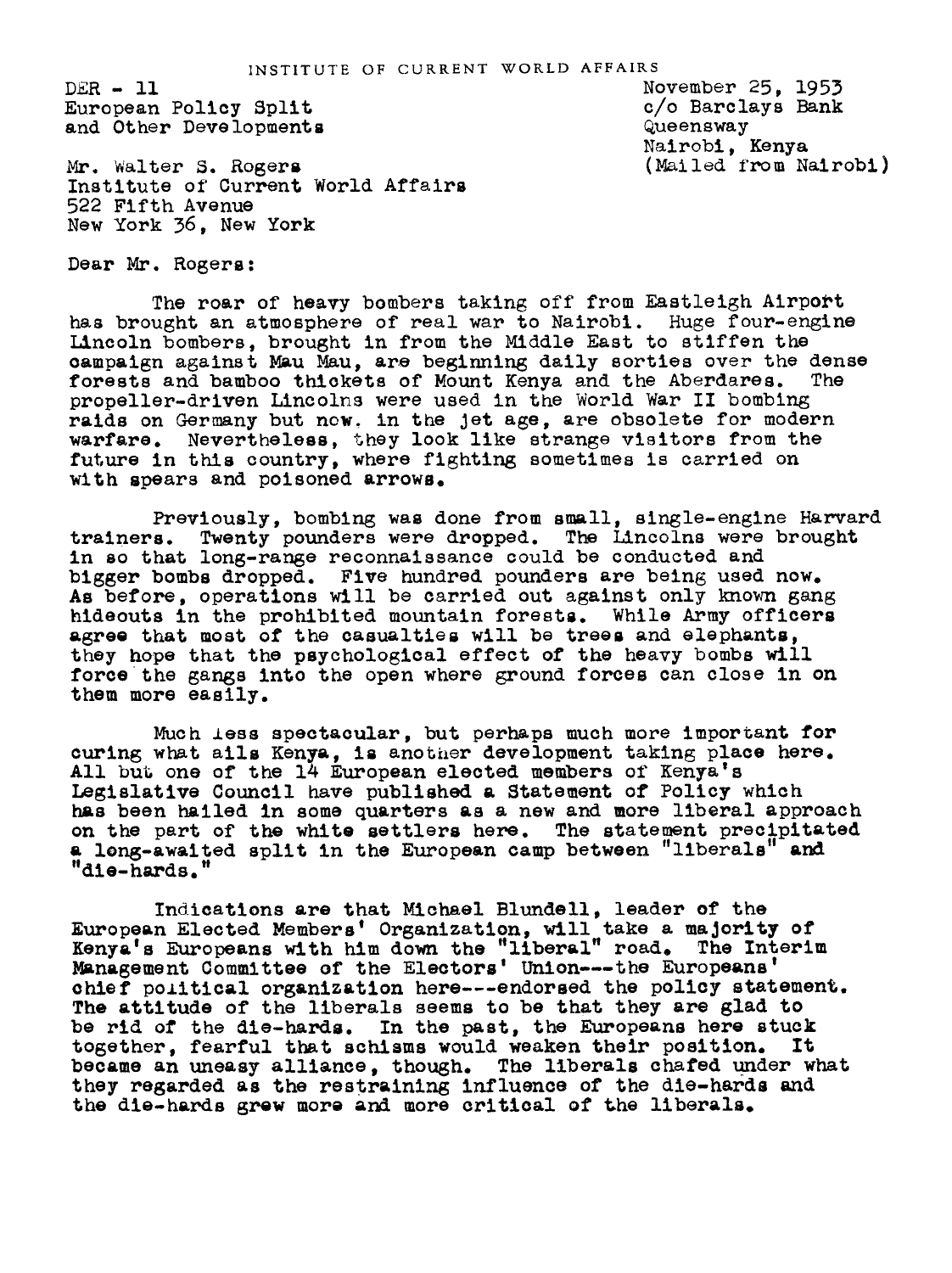$DER - 11$   $-2-$ 

In announcing the policy statement---whlch was sure to precipitate the split---Blundell and his colleagues apparently felt that it is more important to the European community's position in Kenya to secure some sort of rapprochement with the other races than to continue to stick together.

Blundell and the other elected Europeans are meeting with representatives of the other races in an attempt to work out a common policy for Kenya's future, keyed on racial harmony. It is too early to predict what will come of these talks. In the policy statement, the Europeans still insist on maintenance of the white highlands and on separate schools for each race. Both of these are sore points for Asians and Africans. The European statement also calls for "strict control of immigration from the East"---another sore point with the Asians, but one with which the Africans would generally agree.

Nevertheless, initial reaction from Asians and Africans has not been entirely unfavorable. Some non-Muslim Indians have criticized it either as "hypocritical" or as a bone thrown to them to keep them quiet. But the two Muslim members of the Legislative Oouncil welcomed the statement, thoush with reservations on some points. The African members have not commented yet, but before the European statement was published they worked out a policy statement of their own which indicates they would agree with the Europeans on a number of points.

Meanwhile the die-hards are withdrawing from the Electors' Union to form a new party, called the White Highlands Party. Their leaders include Major B. P. Roberts, a Nyanza farmer and chairman of the United Kenya Protection Association, a right-wlng political group, and Leo Vlgar, a Nalrobl contractor and publisher of Comment, a weekly magazine in which he expounds his Malanist Views. Vigar had been organizing the Kenya Empire Party and both it and Roberts' organization are to merge into the White Highlands Party.

The policy of the White Highlands Party is apartheid and Vigar speaks frankly of his admiration for Dr. Malan. Vigar and the others advocate partition of Kenya, with a self-governlng and separate white highlands, as the only solution. They are to issue their own policy statement soon.

The elected members' statement follows publication of their "Nine Principles" last August.\* At that time, the delegates to the Electors' Union conference requested them to draw up a detailed policy declaration soon.

 $*$  Reported in DER - 5.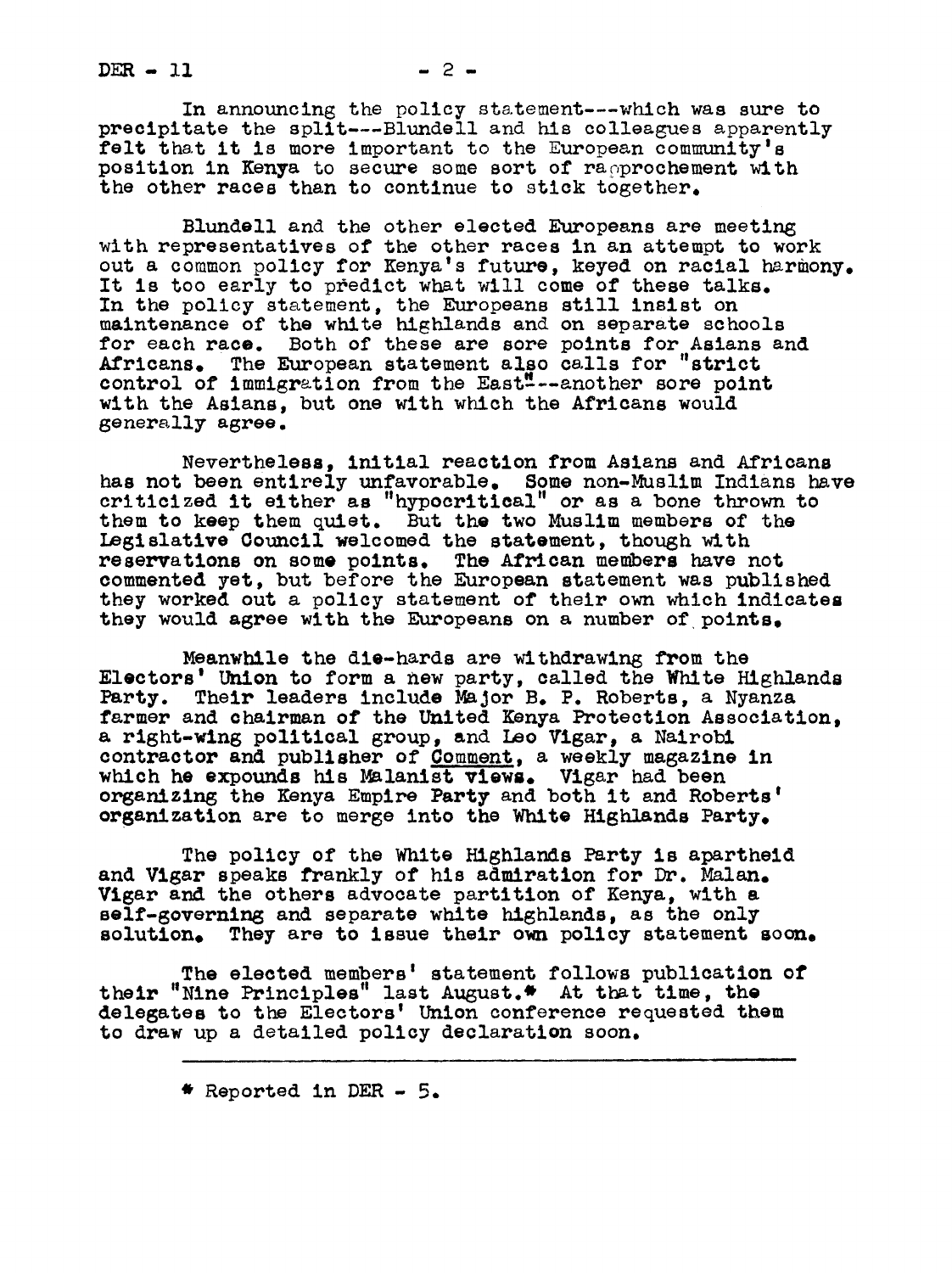$DER - 11$   $- 3 - 3$ 

One of the most interesting points in the new statement is the declaration that Colonial Office control should continue in Kenya for "the immediate future." The traditional cry of the Kenya settler has been for full self-government, but the statement rejects this, saying that Kenya is not yet ready for it. The statement instead supports a development of the present set-up, whereby unofficial members of the Legislative Council cooperate with the Colonial Office officials in formulating policy. Even though the government holds the reins, the unofficials, and among them chiefly the Europeans, have a considerable amount of power and influence.

Other points in the statement:

I. Whatever changes may be made in Kenya's Constitution, "it is necessary to maintain British guidance and control and it will be desirable for all groups to participate in the government."

2. Persons holding equally-responsible posts in the public service should receive equal pay, regardless of race.

3. "Genuine opportunities must be given for advancement for all. from a lower to a higher grade, on merit and ability.

A. County Councils in the European Highlands should be given further responsibilities, including "powers to regulate the influx and residence of persons in their areas."(\*l) African District Councils in the native reserves "should move toward County Council status."

5. Deserving Africans in the ranks of the King's African Rifles should be given Governor's commissions.  $(42)$ 

6. An African wage structure should be developed "which needs no subsidization from the African Land Units (\*3) and which allows for the renting of houses in urban areas at economic rates." Wages should "bear a realistic relation to becomenced rates. These should begin a reduced relation to restor relation to restoration of the strength facilities to build and own their own houses."

(#1) As for instance Indian traders and African labor. British officers h01d Queen's commissions. Governor's commissions, I am told, are granted to Africans in West Africa and Viceroy's commissions were granted to Indians while the British were in India.

(e3) In the sense that an Afrlcan worker away from the reserve relies on his shamba at least partly to support his family and looks to the shamba for ald age security. This has tended to prevent the growth of a permanent African urban class and has worked against the development of really efficient agriculture in the reserves.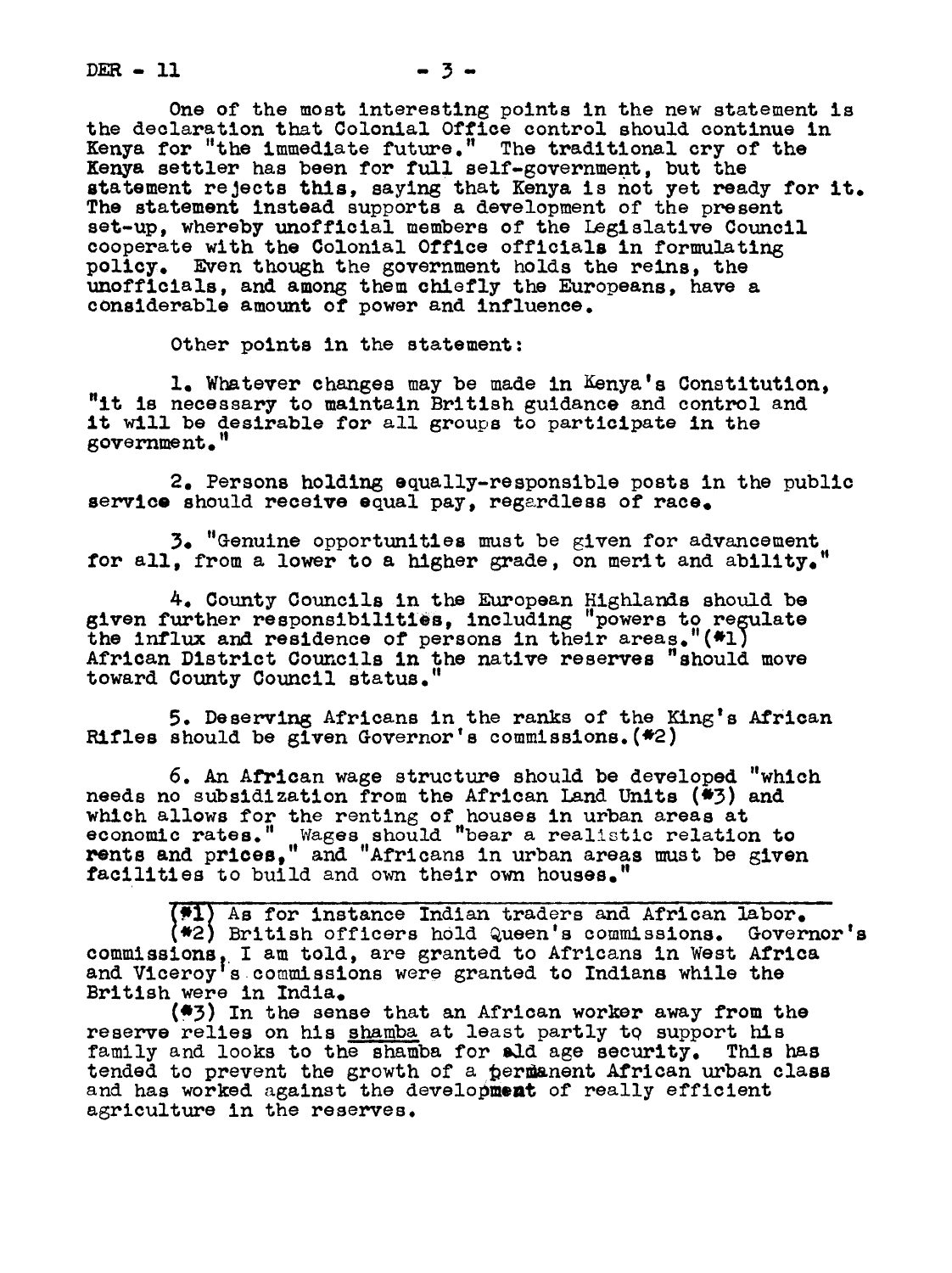$DER - 11$   $-4$   $-$ 

7. "Government and private enterprise must give willing assistance to teaching the African the skills of the modern world." Facilities must be provided "for African traders to buy fairly and easily in the wholesale market" and "African businessmen and industrialists must be given facilities for credit, preferably through the African District Councils, as is now being organized by government.

8. "In order to stimulate confidence in the European and African alike, there must bo no changes in the existing policy of land tenure by which the European Highlands and African Land Units are reserved for the use of the people of these two races. Changes in the policy in any one area would have to be extended to both Europeans and Africans alike, and this would be unacceptable to public opinion.

9. There must be a maximum development of both European and African areas and Africans should be encouraged to grow cash crops such as coffee, tea and pyrethrum.

I0. An "energetic effort" is needed to develop areas such as the lower Tana River and on the Coast for African resettlement to relieve population pressure in the reserves. But, "population pressure cannot be relieved on the basis of land only and must be solved within the economy of East Africa as a whole.

II. "Separate schools for each race must ontinue to be provided," and "if any racial group requires a standard of education higher than can be afforded by the central government, such group may have to find the extra finances necessary.

12. "For everyone there is a place as citizens of the Colony provided...that there is such strict control of immigration as will preserve the western character of the new civilization of Kenya and the English language and culture and protect its people from excessive economic competition from abroad. This means---and it is right to state so frankly-- the strict control of immigration from the East.

13. Partition is rejected because "to withdraw into political isolation is an abrogation of leadership" and<br>"a partitioned state would present insoluble problems; it cannot be economically sound, particularly when the complications regarding the port, towns and labor are appreciated.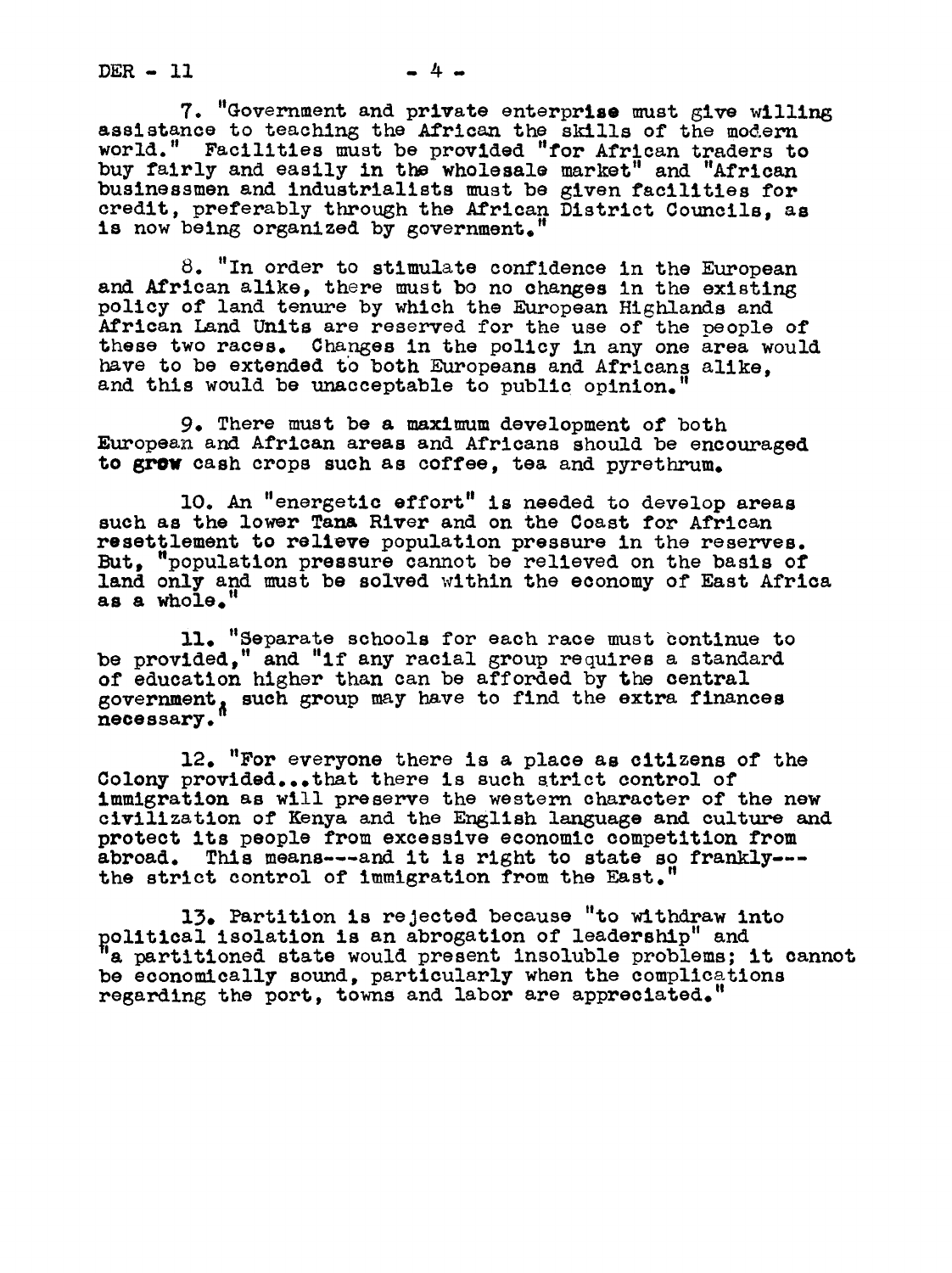$DER - 11$   $-5-$ 

Blundell, explaining the statement's rejection of full self-government at this time, told his constituents at Nakuru:

"We must accept that we are not now able to sustain the financial burden of the Emergency and shall need substantial help from Great Britain if our planned development and social services are not to be sharply arrested.

"Again, we are unable to deal with the rebellious movement in our midst without the assistance of more than five battalions of troops from overseas and a large-scale recruitment for our police from outside our country.

"So, two of the essential ingredients in self-government are lacking: a strong and viable economy and the ability to defend ourselves, both within and without, against those who would destroy it.

The feeling among some people here is that the European leaders, having been taken more into the government, are realizing what responsibilities actually are involved in running a country with as many problems as Kenya. Irresponsible opposition and an irresponsible desire to run the whole show characterized the past, but the European leaders are coming around to a different view now, these people say.

Another view is that the Europeans are fearful of losing their dominant position in any self-governing Kenya. It would be much more difficult to maintain that position if the authority and troops of the British government were withdrawn. The Europeans are an infinitesimal minority as far as nUmbers are concerned and with self-government for the Colony, Asian and African stirrings would be much more difficult to resist, according to this view.

The statement that it "will be desirable for all groups to participate in the government" while maintaining<br>"British guidance and control" is susceptible to different interpretations. No mention is made of the degree of participation, but there is a growing feeling among European leaders here that the African and Asian must be given a greater share in government.

"It might be a good idea to let the Africans elect their own representatives to Legco," one influential European said to me. "Let them make a mess out of it if they want to, but let them do it themselves. (African members of the Legislative Council are appointed by government after candidates are approved by African District Councils. The government's District Commissioners, however, have a good deal to say on the Councils.)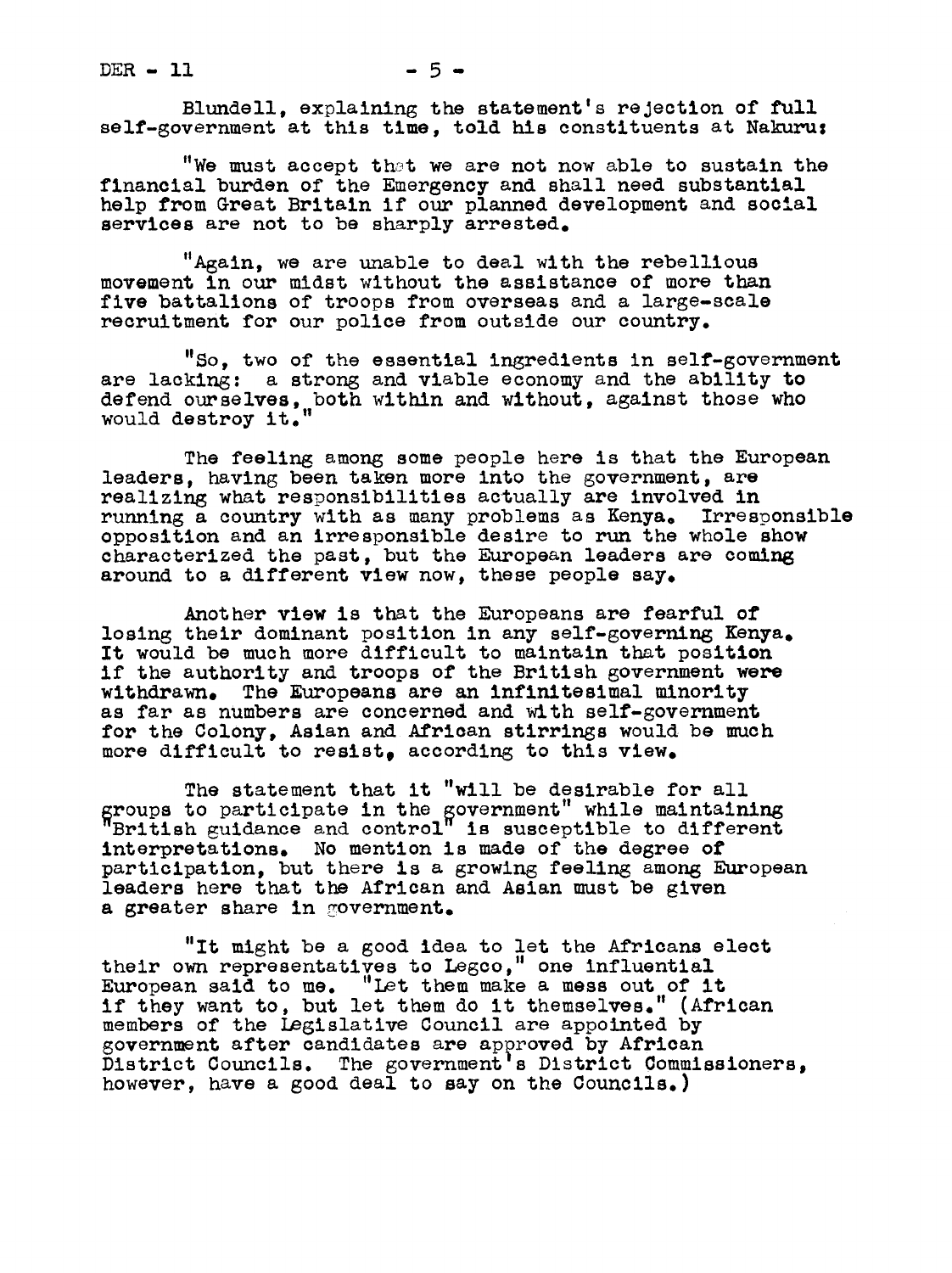$DER - 11$   $-6-$ 

Norman F. Harris, European elected member for Nairobi South, told his constituents that he has not yet seen an African in the Legislative Council to whom a government portfolio could be given. But the time is coming, he said, when Africans should be given positions equivalent to Under-Secretaries or Parliamentary Private Secretaries in Britain, where they could be given treining for a Cabinet Job.

Much of the die-hards' fury was stirred up by the idea of greater African and Asian participation in government. Vigar has been directing rhetorical questions at Blundell such as: "Is he prepared to give up his leadership of the "Is he prepared to give up his leadership of the Opposition in the present type of House, or leadership of the government in the future, to a qualified Kikuyu? Is he prepared to have an African Member for Education in charge of the education of European children? Is he prepared to accept a Hindu Minister of Finance?"

Amid applause, Blundell retorted to criticism from Vigar and Roberts at the Nakuru meeting by saying that if anyone listened to their views, there would certainly be a Dr. Jagan in Kenya in the next decade.

How much support the die-hards will draw is anyone's guess. In the past their probable strength was estimated at 40 per cent of the European voters. Brig. C. J. K. Hill, executive head of the Electors' Union, now estimates they would draw only 25 per cent. Despite attempts from Vigar, Roberts and others to postpone immediate approval of the policy statement at the Nakuru meeting, it was endorsed by a vote of lO0 to 30.

Vigar, who was born in England and lived in New Zealand till he came to Kenya five years ago, expects to draw considerable support from Kenya's South Africans, Boer and Briton alike. They are not very active in politics at the moment and Vigar estimates their strength at 4,500 to 5,000 persons. The big issue, according to Vigar, is: "The The big issue, according to  $V$ igar, is: "The world is headed for a final showdown between white and color." In his magazine, Vigar makes a big play for Afrikaner support by printing a regular section of news from South Africa in the Afrikaans language and in English. "Nuus uit Suid-Afrika" is obligingly supplied by the South African Information Officer in Nairobl.

The only European Legco member who refused to support the policy statement was S. V. Cooke, maverick member for the Coast and a former Colonial Service officer. Cooke, who has sharp words for his colleagues as well as for the government, said: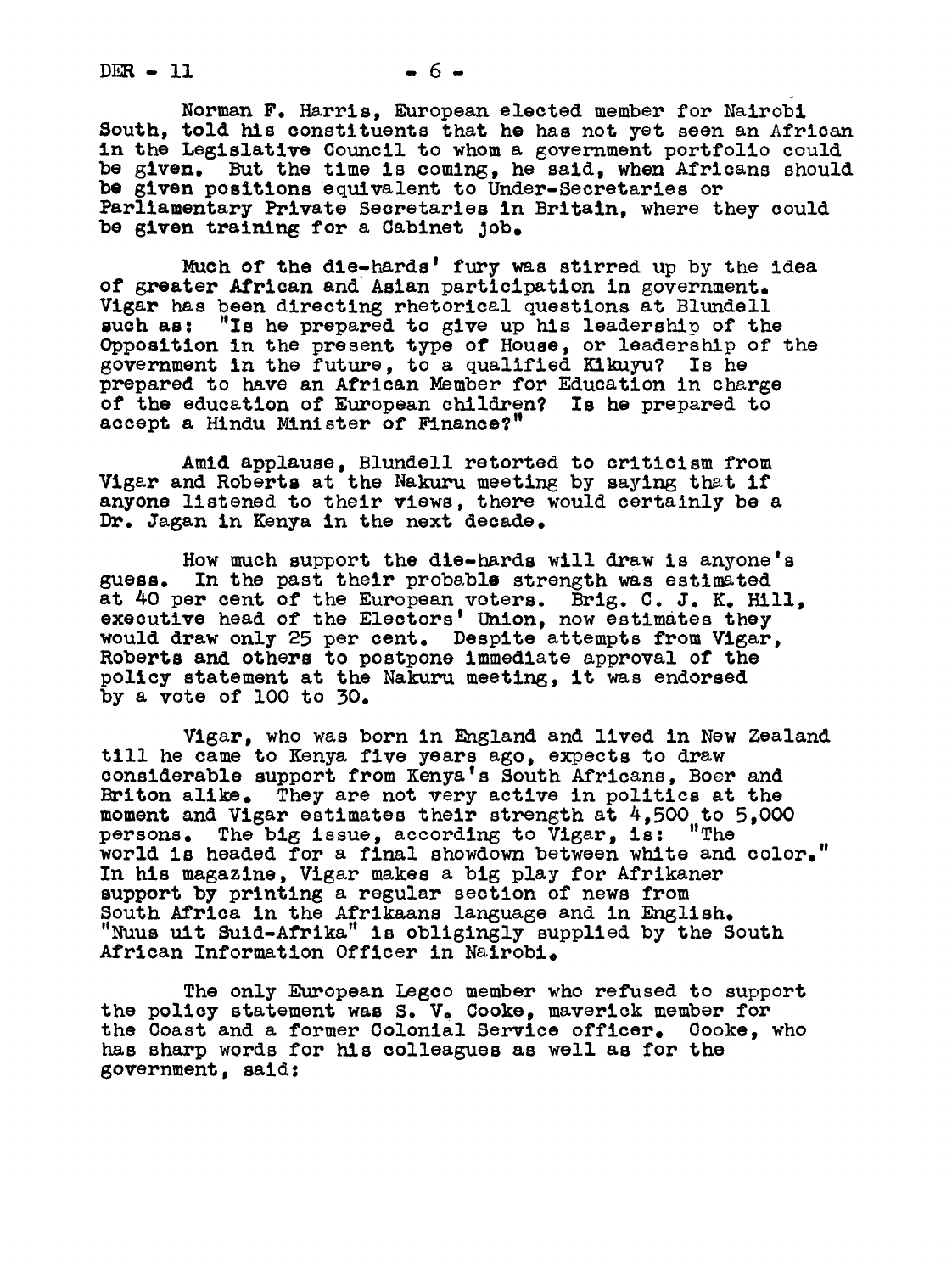$DER - 11$   $- 7 -$ 

"I call for a standstill and a freezing of politics. When gunmen are holding the Colony to ransom, it is no time<br>for politics." Anyway, Mr. Cooke said, "The Indians and the Africans are not ready to be put into executive authority in this country."

Training his fire on Blundell, Cooke said:

"I am often asked why I do not cooperate with Mr. Blundell. One of the reasons is that there are two Mr. Blundells. One is the hearty, breezy Yorkshire farmer; the other is, in my opinion, a bit of a gerrymander.

"For instance, last year he was against communal punishment of the rebels, but a few months later he was wanting to know why this action had not been taken.

"Michael says one thing at Nakuru and Blundell says something else at Naivasha. We have not got a leader in the sense that Delamere was a leader."

Blundell replied:

"Whatever policy we had produced, Mr. Cooke would have disagreed because it is in his nature to express his admiration by destructive criticism."

Another Legco member, Colonel Ewart S. Grogan, 79-year-old Member for Nairobl West and one of Kenya's early settlers, said while he disagreed with the necessity of publishing a statement at this time, he agreed with the principles. Col. Grogan, who as & youth walked from the Cape to Cairo to secure information on the interior for Rhodes and the British government, said to me over dinner: "We should just have said: 'We've treated you fairly and justly in the past and we'll keep on doing it.'' Nevertheless, he is going along with his colleagues on the statement.

Ray Letcher, newly-elected member for the Trans Nzola, at first agreed with his colleagues on the statement, then wavered a bit when explaining it to his constituents. He was quickly put back into line and with the exception of Cooke, the European members now seem to be in accord.

Strong criticism of the policy came from the two non-Muslim Indians representing the Central constituency in Legco. One of them, C. B. Madan, declared:

"The policy statement is deceptive. It appears to be liberal; in fact it is not. I cannot see how the European elected members can succeed in safe-guardlng the proper interests of each race by reserving the Highlands for themselves, by usurping power in local government and by reserving practically the entire agricultural industry for themselves.'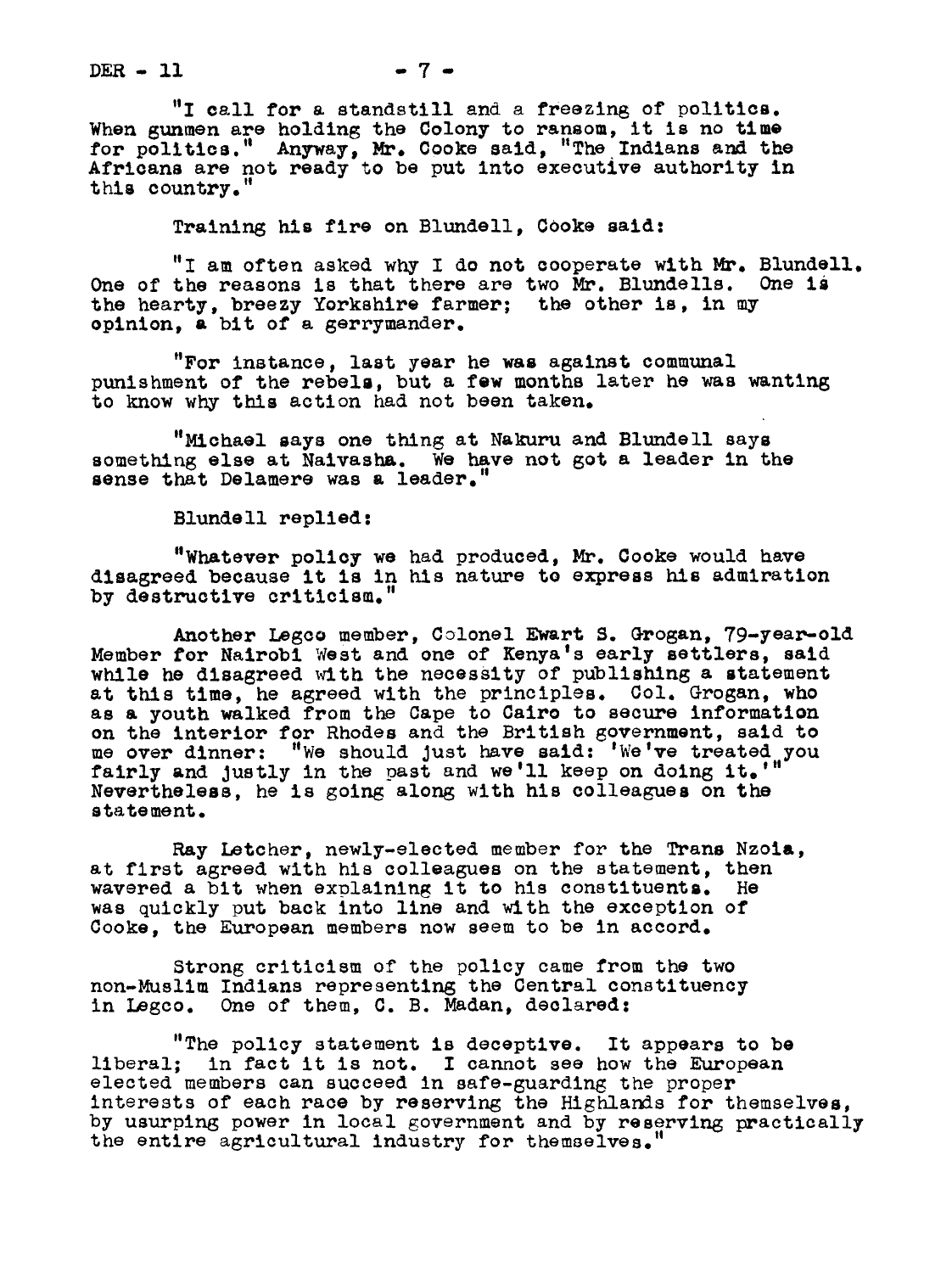$DER - 11$   $-8$   $-$ 

Ghanan Singh said: "This European community's claim to leadership which the statement of policy reiterates is completely hypecritical. This leadership is neither merited by past performance nor accepted by any non-European worth his salt. If the European community is sincere about its claim to leadership, it should immediately ask that he government:

"One, amend the lecal government law to allow non-European races to participate fully in the County Councils and Municipalities.

"Two, repeal the legislation which reserves the 16,000 square miles of land in the Highlands for the exclusive ownership and eccupation of white races, and,

"Three, throw open to all races schools and hospitals built and run from government funds."

Another non-Muslim, R. B. Patel, an acting Legco member, said he disagreed with the European policy on matters of land, local government, immigration and education, but urged the Indian community not to reject it outright.

"I believe enough time should be slven to everyone in the country to digest the whole policy statement with & cool mind and in an atmosphere ef friendliness and give and take," he said. "The time has come that for peace and progressive he said. "The time has come that for peace and progressive development of the country and to build a nation out of a multl-racial society, all liberal thoughts should be supperted and encouraged no matter from where they come."

Kenya's Muslims are less hostile politically to the Europeans than the non-Muslims are and Dr. S. G. Hassan, Muslim member for the East Electoral Area, aid:

"To my mind, it is a quite satisfactory policy. With & few slight changes it can create a formula palatable te Muslims and perhaps to other groups." He criticized the European insistence on a white highlands and said while he agrees that primary education should be kept racially separate, secondary schools should be inter-racial.

The other Muslim member, Ibrahim E. Nathoe, said:

"While I welcome the liberal spirit shown in the statement ef the European elected members, in that they have shown a great advance on their previous ideas regarding the position of the non-European groups, I cannot but stress the point that yet & greater liberality will have to be shown by the European community in their policy if a workable solution is to be found."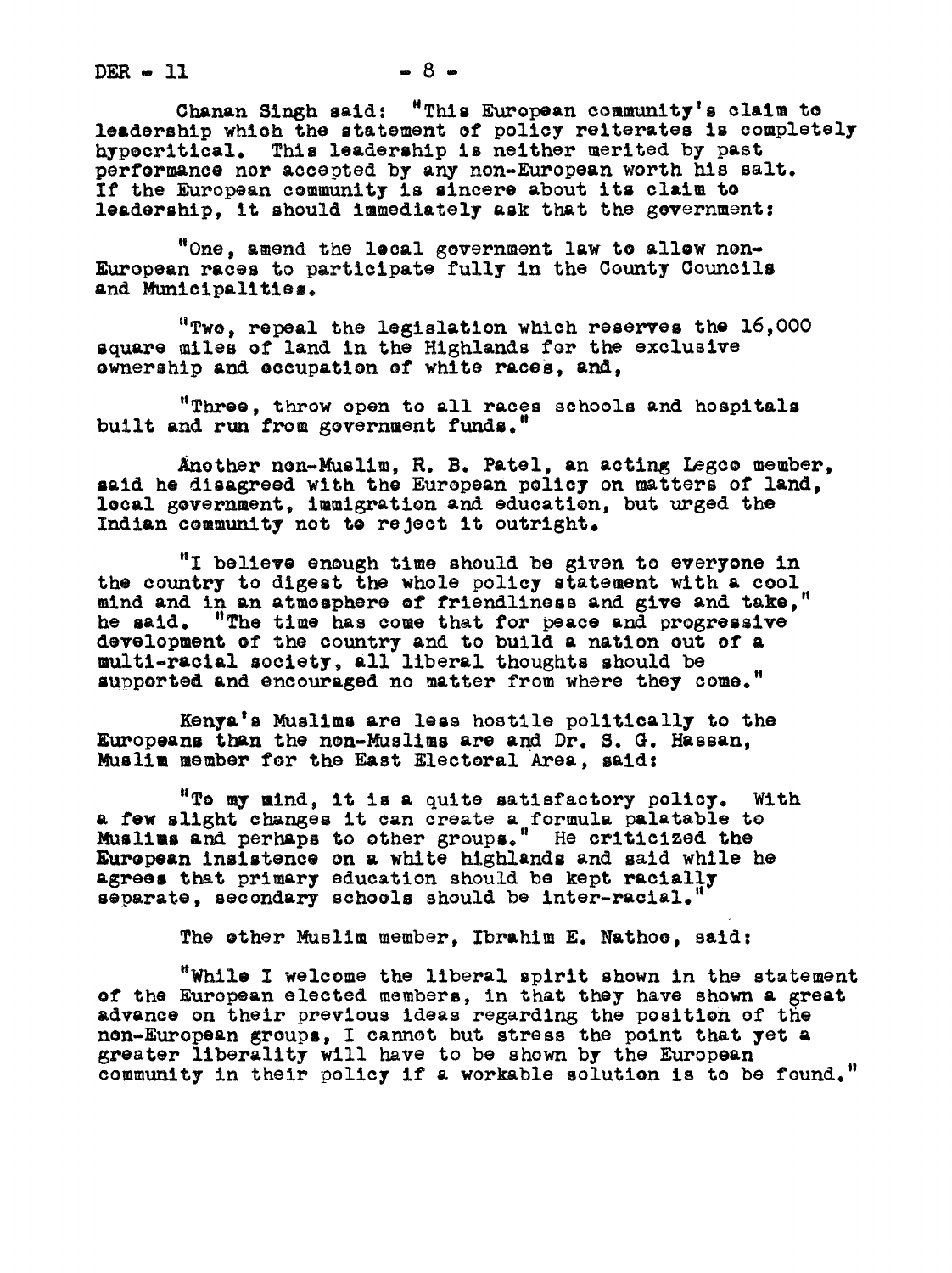$DER - 11$ 

He called for a start in inter-racial education at the higher levels and like Hassan criticized maintenance of the white highlands.

Prospects of reaching some agreement with the African Legco members are considered good in view of the points of agreement that already exist between the European statement and that drawn up independently by the Africans.

The six African members, led by E. W. Mathu, a Kikuyu, said:

"Africans are prepared to come more than half-way to meet the other races. The immigrant races can do more than they are doing to create happier racial atmosphere by removing the dominating attitude held by many."

Other points in the statement:

---"The Emergency must be given the highest possible priority to bring it to a successful end as quickly as possible. To this end, African members must continue to support the 6overnment fully."

---"The African must be given a greater responsibility in public affairs, in recognition of his notable contribution to the development of Kenya both as a producer and a wage earner."

---"The time is ripe for Africans to be represented on the Member system (portfolio) in the Government. Home rule for Kenya must wait for the present and Colonial Office control must continue for many years to come.

---"The present allocation of land to the African is insufficient for his economic needs and Africans must press for more land. The government must settle some Africans elsewhere from the most congested reserves.'

---"We do not see why we should not have an African Member for African Affairs. Salaries should be based on qualifications, not on color."

---"The time has come for compulsory primary education for Africans in Nairobi, Mombasa, Nakuru, Eldoret and Kisumu.

---African members recognize the strategic importance of East Africa. Africans must be ready to die for their country and Commonwealth. They must play their part in the Army, Navy and Air Force and those who excel should be grante commissions."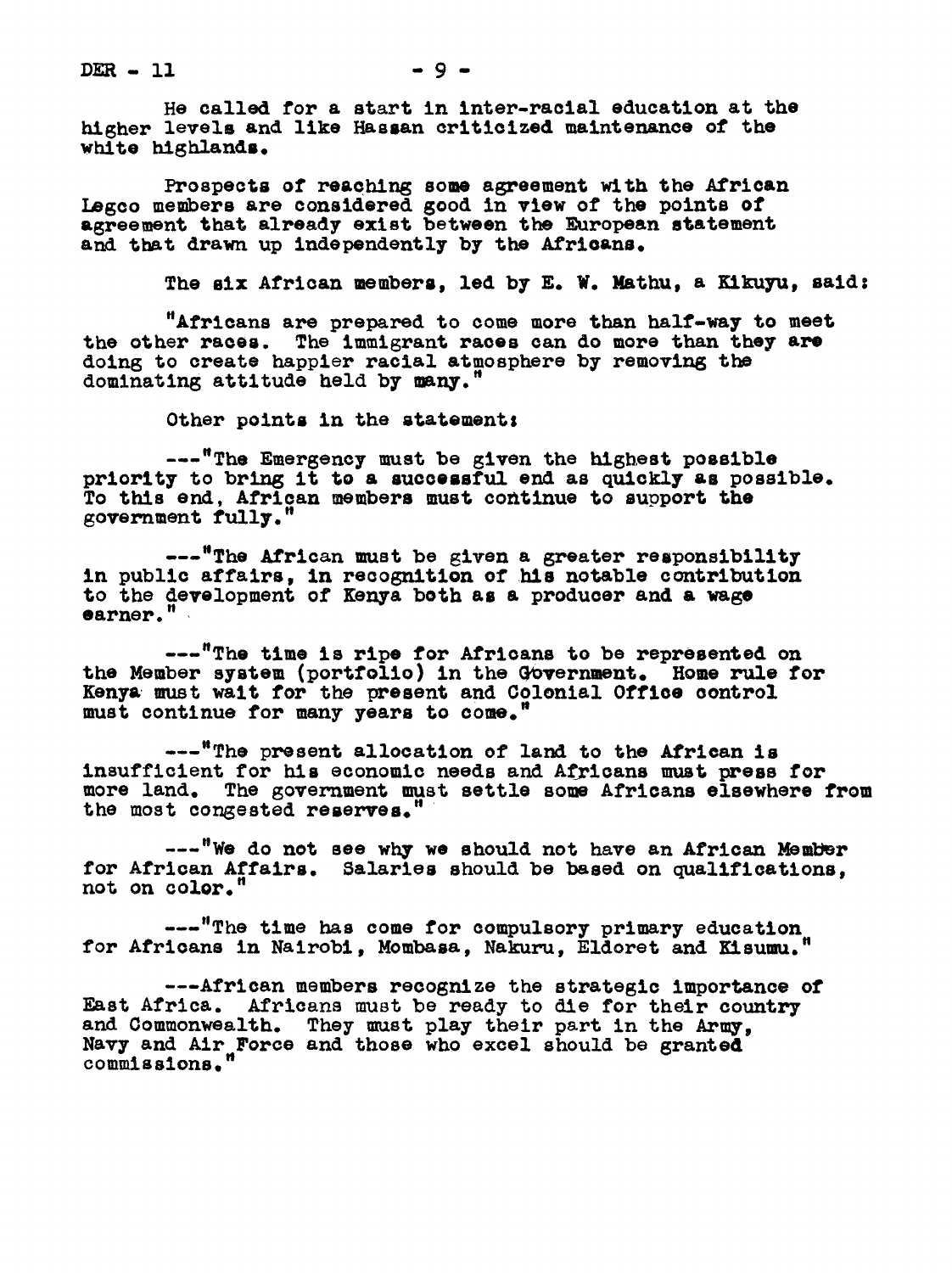The statement opposed any further immigration---European or Aslan---saying that manpower in Kenya is sufficient as it is. Africans should be given technical and professional training instead, the statement said.

Nany Europeans greeted the African statement with approval and the East African Standard, Nairobi's European daily, said: "The statement has the quality of independence of approach which is both interesting and encouraging.

It is hard to say what support the African members' statement will get from the African masses. By and large, they are inarticulate and in a state of political immaturity. The are inarticulate and in a state of political immaturity. African members cannot be said to speak for the whole African population, but at least no one else does. The Kenya African Union, the only African political organization with a mass following---and that following was almost entirely among the Kikuyu tribe---is banned and its leaders are in detention. Although they are appointed by the government, the African members, and particularly Mathu, cannot be considered "Uncle Toms." and some detribalized Africans I have met regard them ' and some detribalized Africans I have met regard them as their genuine representatives. Some criticism of the statement may come from Kikuyu leaders because the statement makes no mentlen of land "stolen" from that tribe.

The discussions between the leaders of the different races will go on for some time and later there will be talks with the Governer about any changes that may be made in the Constitution. If and when a common policy is agreed upon, it will be presented to the electorates for their approval.

Unfortunately there is magic in the words "policy statement" here and some of the old-timers give a cynical nert to this one and recall others that gathered dust instead of adherents. This one, they snicker, was issued on Friday the 13th.

But others say that a new attitude is growing among Kenya's Europeans, one that could lead to some sort of racial harmony in this uneasy land. The European elected members say quite frankly that they don't know what exact details of policy might be worked out. When <sup>I</sup> asked Mr. W. E. Grosskill, member for the Mau area, how much participation Asians and Africans might have in the government, he said: "I don't know. We'll have to wait and see as we go along."

months. All of Kenya's people will be watching in the coming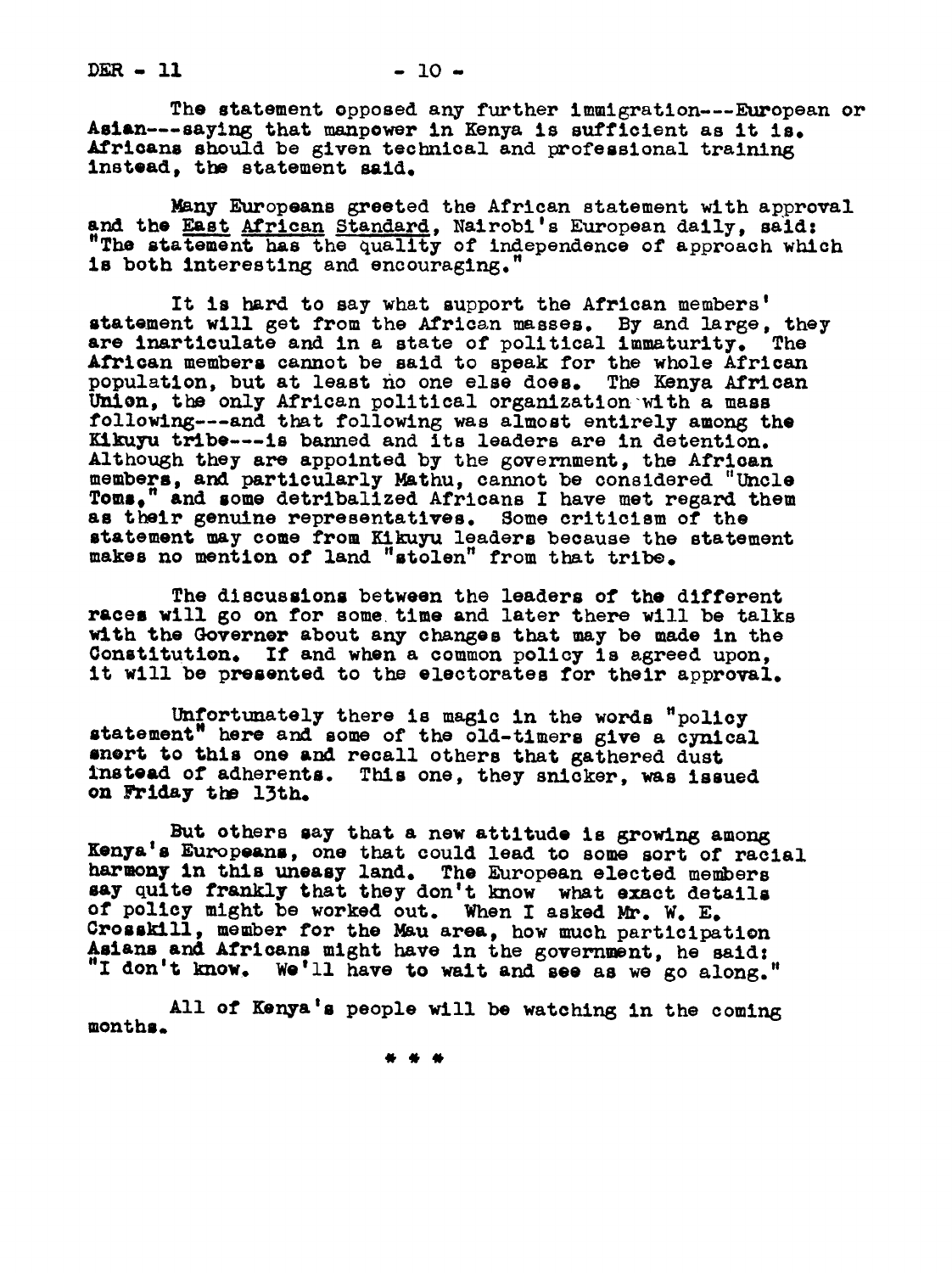$DER - 11$   $-11$ 

Violence continues in the streets of Nalrobi, on upcountry European farms and in the native reserves.

Late in the afternoon of Saturday, November 21, Ambrose M. Ofafa, a Lue and the senior African representative on the Nalrobi City Council, was traveling in a Kikuyu-ened taxi to his home in the Ziwani African location. The taxi stopped and the driver told Councillor Ofafa that it had stalled. Ofafa got out to push and as he was doing so. an African came up behind him and shot him in the neck and arm.

As Ofafa was taken to the hospital, an angry crowd of 400 to 500 Luo gathered on the scene and attempted to turn the taxi over. The driver had by that time disappeared. Luo women exhorted the crowd to take reprisals against Nairobi's Kikuyu. The crowd quieted down, though, when police arrived. Later on a group of Luo elders met with the District Commissioner and demanded that more drastic action be taken to curb gangsterism in Nairobi.

Ofafa, who apparently will recover, has been an outspoken enemy of Mau Mau and was included in the Coronation Honors of last June for his "fearless" service to the African community and the city during the Emergency. Until a few weeks ago, he had a shop in the Kariokor location. When all Kikuyu were moved out of the Kaloleni location as part of a campaign to restore law and order to Nairobi, Ofafa took over the trading premises a Kikuyu had occupied.

From his hospital bed, Ofafa sent out this message:

"I wish to make clear to the people of Nyanza\*that I am also a representative of the Kikuyu people and, therefore, I beg them never to engage in any sort of conflict.

"On Nairobl City Council I have been trying to help the Africans without regard to tribe, and earnestly pray the whole of the African community, particularly the Luo and the Kikuyu, that they should never allow themselves to become enemies of one anot her.

"I believe the best we can do in these days of trial, the Kikuyu and members of all tribes, is to get together and defy Mau Mau in the strongest possible terms. Let them help the Government, for no Government in the world would continue doing good for people who defy it.

"All the accusations against me that I brought about the fencing of the locations, and the removal of Kikuyu from Kalolenl, are entirely wrong. I have said this before, and I ask the Africans to realize that when I have to say something as their representative, I will always tell the truth and never deceive them."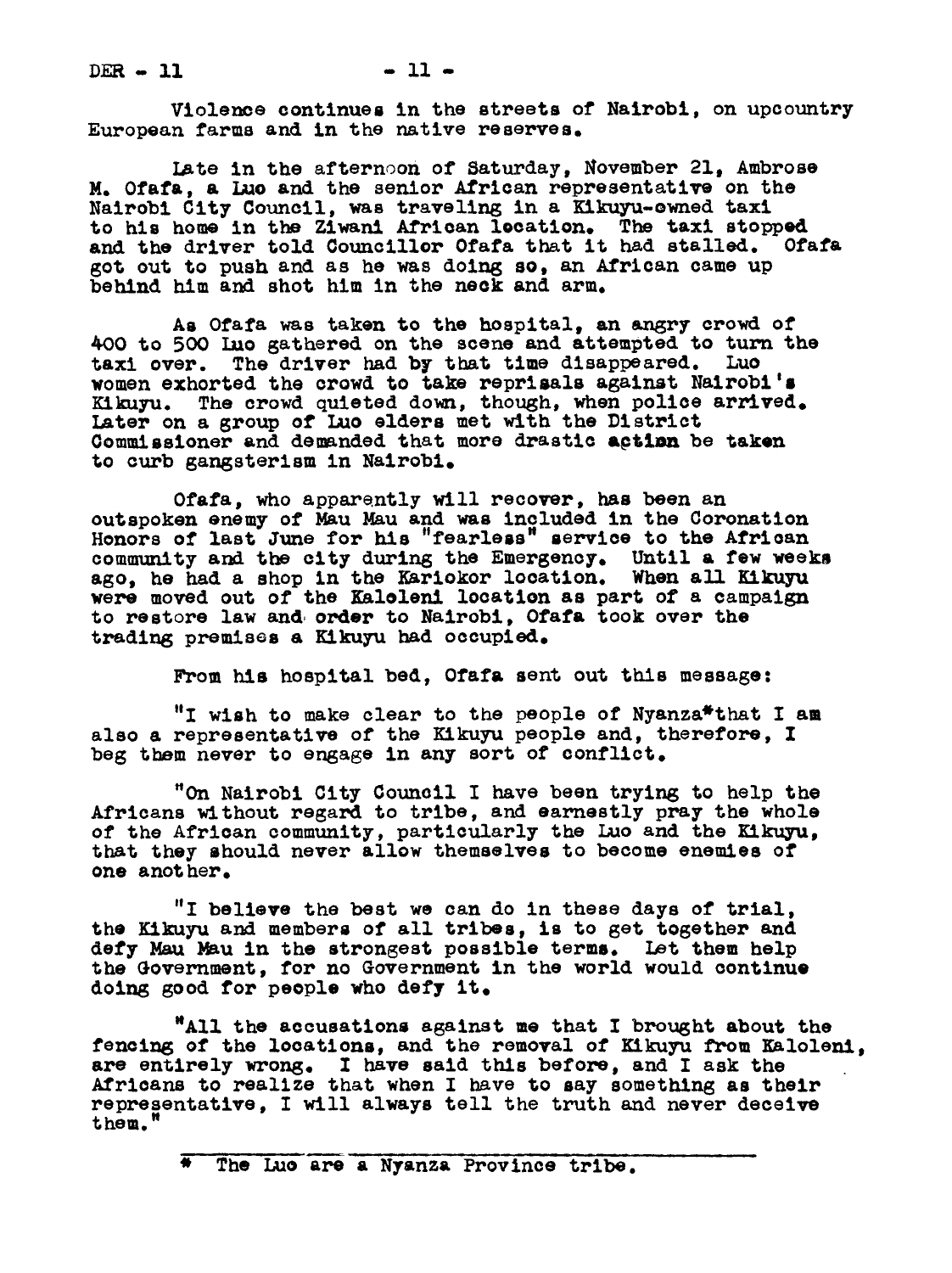$DER - 11$   $- 12$ 

A few days earlier a 45-year-old European settler, George L. G. Shaw, was shot to death by a Mau Mau gang on his 680-acre coffee estate near Thika, about 35 miles north of Nairobi. He had spotted a gang of about 50 Kikuyu on the estate. He telephoned the police and was told that a company of Black Watch would be here in 20 minutes. Without waiting, he got into his car and drove across the fields in pursuit of the gang. They shot and killed him from a distance with a rifle and his car plunged into an ant bear hole. The gang fled with the pistol he had been carrying. Security forces. who have been pursuing the gang for several days, have killed several. Mr. Shaw was president of the Kenya Golf. Union, a member of the Coffee Marketing Board and a member of the District Emergency Committee, which advises the authorities on operations against Mau Mau.

Several weeks earlier, an Italian Oatholic nun, Sister Eugenia, was slashed to death by a Mau Mau gang at the Imenti Catholic Nisslon in the Meru District. The number of European civilians murdered by Mau Mau now stands at  $18$ .

In Arusha, Tanganyika, recently, Coroner Graham Reide returned a verdict of suicide in the case of Ndewa Thuku, a Kikuyu found hanged on his employer's estate. Reide said the treatment the deceased underwent from a Kenya Mau Mau screening team "was a factor---very likely the factor---which determined him to kill himself." There was no evidence that the deceased had anything to do with Mau Mau and "those who administered or were responsible for that treatment must bear the appropriate responsibility," the coroner said. The case was part of what has become a cause celebre to some Kenya and Tanganyik& settlers.

Brian Hayward, a 19-year-old temporary District Officer at Ki&mbu in Kenya's Kikuyu Reserve, had been sent to Arusha with 10 Kikuyu loyalists to screen Mau Mau suspects among the Kikuyu living in Tanganyika's Northern Province. Hayward's first experience with Mau Mau had been when he investigated the Larl massacre, where more than lOO Kikuyu men, women and children were butchered by Mau Mau.

Within & short time, complaints were being made, some of them from European employers, that the Kikuyu were being beaten by the screening team in an effort to get confessions. An investigation was made by the Tanganyikan authorities and Hatward and the 10 Kikuyu were arrested. Hayward admitted ordering the beatings and pleaded guilty to 20 counts of assault before the Resident Magistrate, Philip Birch.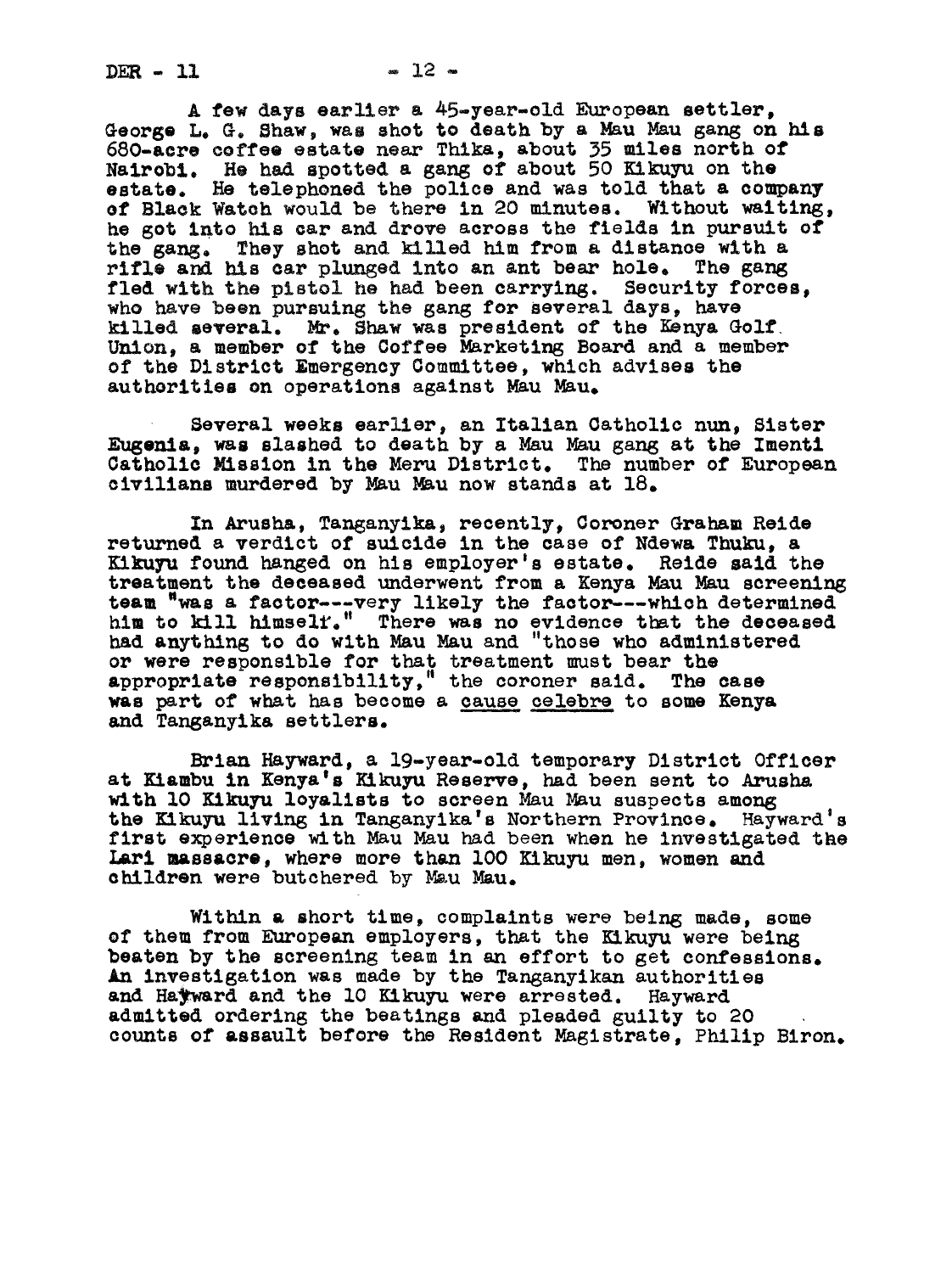One of the Kikuyu screeners said: "I know it was wrong but we do so in Kenya when they refuse to answer.

The Magistrate sentenced each of the 10 Kikuyu to one day in prison with a fine of 100 shillings (\$14.). "In their case," he said, "there was a strong mitigating factor of acting under orders. Possibly only those who live in Africa can really appreciate how strong a mitigating factor it is.

Turning to Hayward, Mr Biron said it was regrettable that one so young and inexperienced should have been placed in such a position and in such circumstances. He then sentenced Hayward to three months in jail and fined him  $\angle 100$  (\$283.).

The Magistrate directed that a portion of the fines be distributed to the complainants in the case before the court. The Crown counsel suggested that complainants whose cases had not been brought before the court apply to the Government for compensation.

The case touched off an uproar on the part of some Europeans in Kenya and Tanganyik& and a fund was raised at once to pay Hayward's fine. Mr. Vigar roared in Comment: "I am told that he had to listen to insults in the Kikuyu language. Can any reasonable person wonder that. in all the circumstances, he permitted his screening team to exert some of that pressure which has been in every day use among Africans for thousands of years?"

The government's new intention to confiscate land owned by Mau Mau terrorists, which has been urged for some time by the settlers, picked up support recently from the Kiambu African District Council, one of the three District Councils in the Kikuyu Reserve. The council voted approval after the District Commissioner, A. C. C. Swann, explained the plan.

Swann said only land owned by terrorist leaders would be confiscated, not the property of minor Mau Mau followers. Mbari land (land held communally by several members of one family) would not be affected, he said. Land seized would be used for public purposes, such as for schools, hospitals, sports fields and communal grazing areas and trading plots would revert to the councils for renting, Swann said. He told the council that a bill empowering such confiscation would be discussed in the Legislative Council soon.